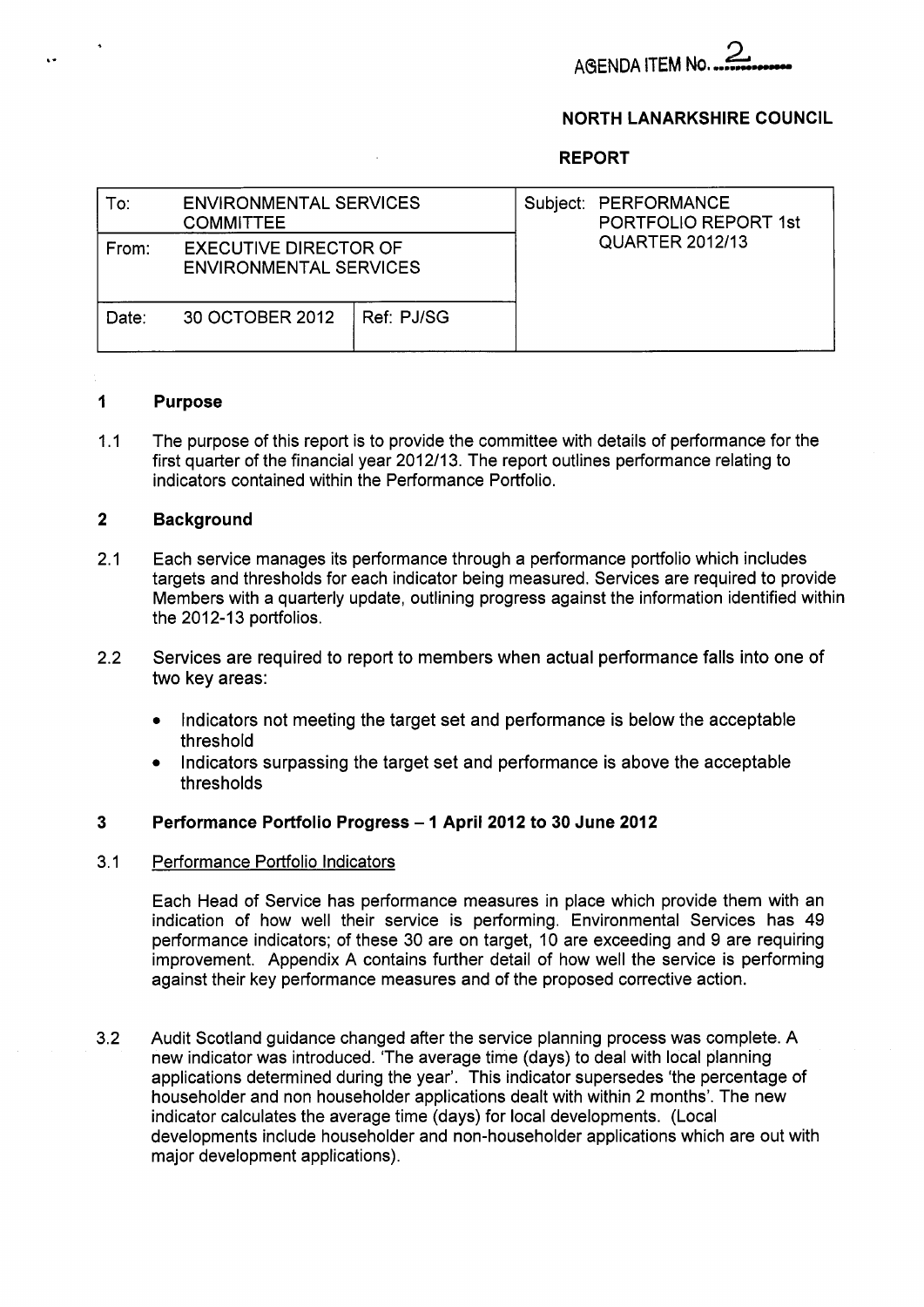## **Performance indicators: Summary of overall progress**

|                                   | <b>Exceeding Target</b> | <b>On Track</b> | <b>Require</b><br>Improvement |
|-----------------------------------|-------------------------|-----------------|-------------------------------|
| <b>Facility Support Services</b>  |                         |                 |                               |
| <b>Land Services</b>              |                         |                 |                               |
| Planning and Development          |                         |                 |                               |
| <b>Protective Services</b>        |                         |                 |                               |
| Regeneration and Infrastructure   |                         |                 |                               |
| Roads and Transportation Services |                         |                 |                               |
| Total                             |                         |                 |                               |

#### **4**  Recommendation

4.1 It is recommended that members note the contents of this report.

Paul Jules.

## **PAUL JUKES EXECUTIVE DIRECTOR, ENVIRONMENTAL SERVICES**

Local Government Access to Information Act: For further information regarding this report please contact Jack Daly, Business Intelligence Manager on 01236 632426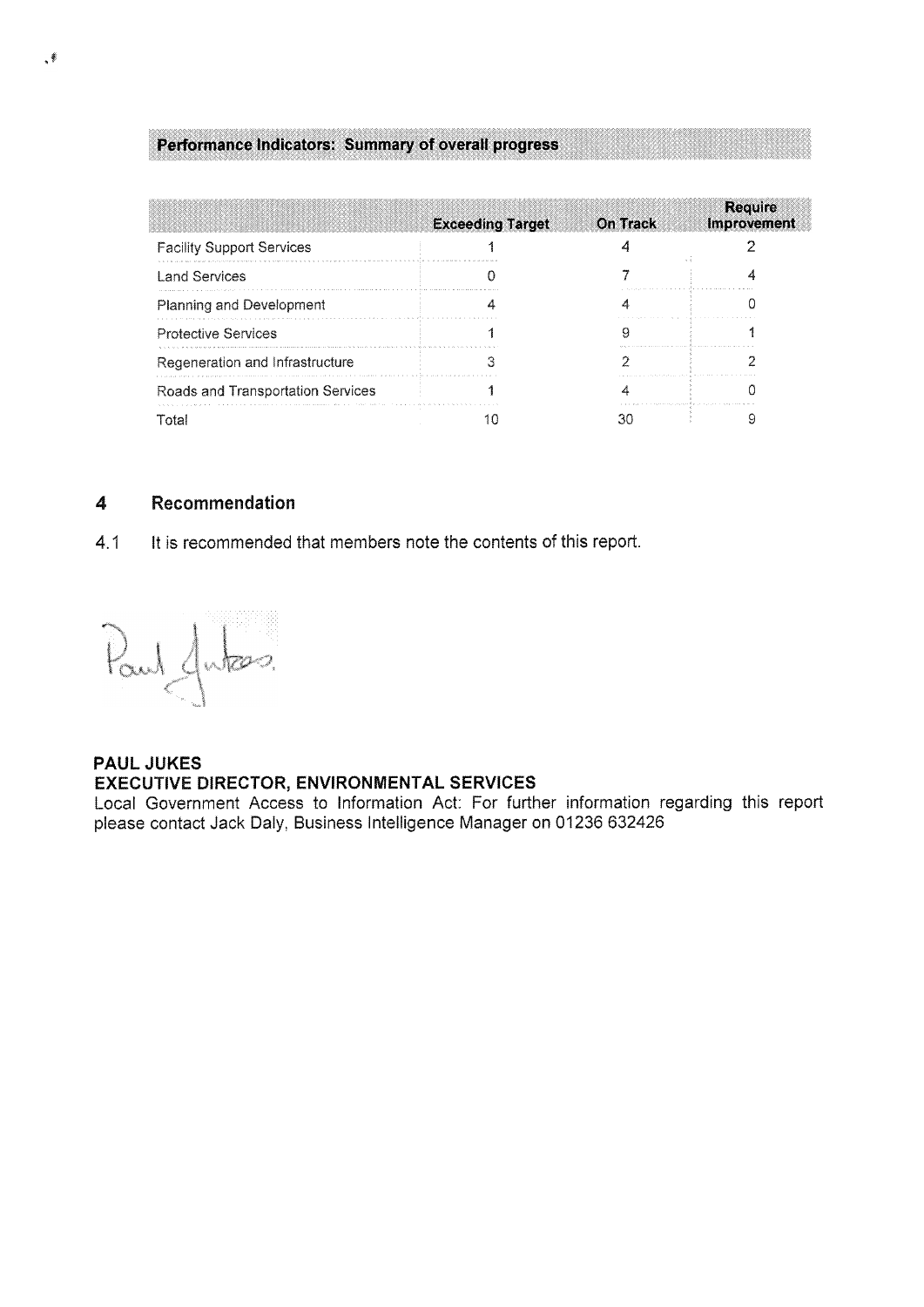# Appendix A - Performance Indicators: Exceptions

|                |                                            |            |                                                                                                |               |               | Ideal            |                                                                                                                                                                                                                                                                                                                                                                                                                                                                                                       |
|----------------|--------------------------------------------|------------|------------------------------------------------------------------------------------------------|---------------|---------------|------------------|-------------------------------------------------------------------------------------------------------------------------------------------------------------------------------------------------------------------------------------------------------------------------------------------------------------------------------------------------------------------------------------------------------------------------------------------------------------------------------------------------------|
| Reason         | Service                                    | Type       | Indicator                                                                                      | <b>Actual</b> | <b>Target</b> | <b>Direction</b> | <b>Update/Corrective Action</b>                                                                                                                                                                                                                                                                                                                                                                                                                                                                       |
| $\pmb{\times}$ | <b>Facility Support</b><br><b>Services</b> | <b>KSM</b> | School meal uptake - total                                                                     | 35.38%        | 37%           | ↑                | Uptake at 35.38% is similar to Qtr 1 last year and<br>the year end target was achieved. Uptake<br>pattern phasing across each quarter of the year<br>will be reviewed due to the experience of the last<br>2 years. Uptake has been affected by a disruptive<br>holiday pattern in May/June and the exam<br>timetable.                                                                                                                                                                                |
| ×              | <b>Facility Support</b><br><b>Services</b> | <b>KSM</b> | Food cost per meal - secondary schools                                                         | £0.99         | £0.94         | ↓                | Food costs have been affected by a disruptive<br>holiday pattern in May/June and the exam<br>timetable lowering uptake. The service will<br>continue to assess the costs and demands of the<br>service to bring food costs back to target.                                                                                                                                                                                                                                                            |
| ×              | <b>Land Services</b>                       | <b>KSM</b> | Complaints, all categories - number per<br>status and % responded to within 14 days            | 83.33%        | 100%          | ↑                | 2 complaints involved more time than expected to<br>finalise responses                                                                                                                                                                                                                                                                                                                                                                                                                                |
| ×              | <b>Land Services</b>                       | <b>KSM</b> | Lair certificates - % turned round within 4<br>weeks                                           | 85.91%        | 90%           | ↑                | Other members of staff within the admin team at<br>Bellshill are currently working to achieve the<br>target figure of 90%                                                                                                                                                                                                                                                                                                                                                                             |
| ×              | <b>Land Services</b>                       | <b>SPI</b> | Cleanliness index achieved after<br>inspection of sample of streets and other<br>relevant land | 68.5          | 75            | ↑                | To improve the outcome we will carry out a<br>comprehensive review of Street Cleaning<br>operation - this will include route planning to<br>further maximise usage of street cleaning<br>vehicles and manpower. Replacement<br>programme for medium street sweeping vehicles<br>- new medium street cleaning vehicles will be<br>delivered Aug -Sept to replace existing vehicles.<br>These new vehicles will reduce breakdown time<br>and increase productive time to increase service<br>standards. |
| $\mathbf x$    | <b>Land Services</b>                       | SPI        | Refuse collection complaints - number per<br>1,000 households                                  | 12.38         | 11.25         | ↓                | Supervisors will raise this issue at crew briefing<br>sessions and continue to monitor the routes to<br>ensure that all bins presented are emptied.                                                                                                                                                                                                                                                                                                                                                   |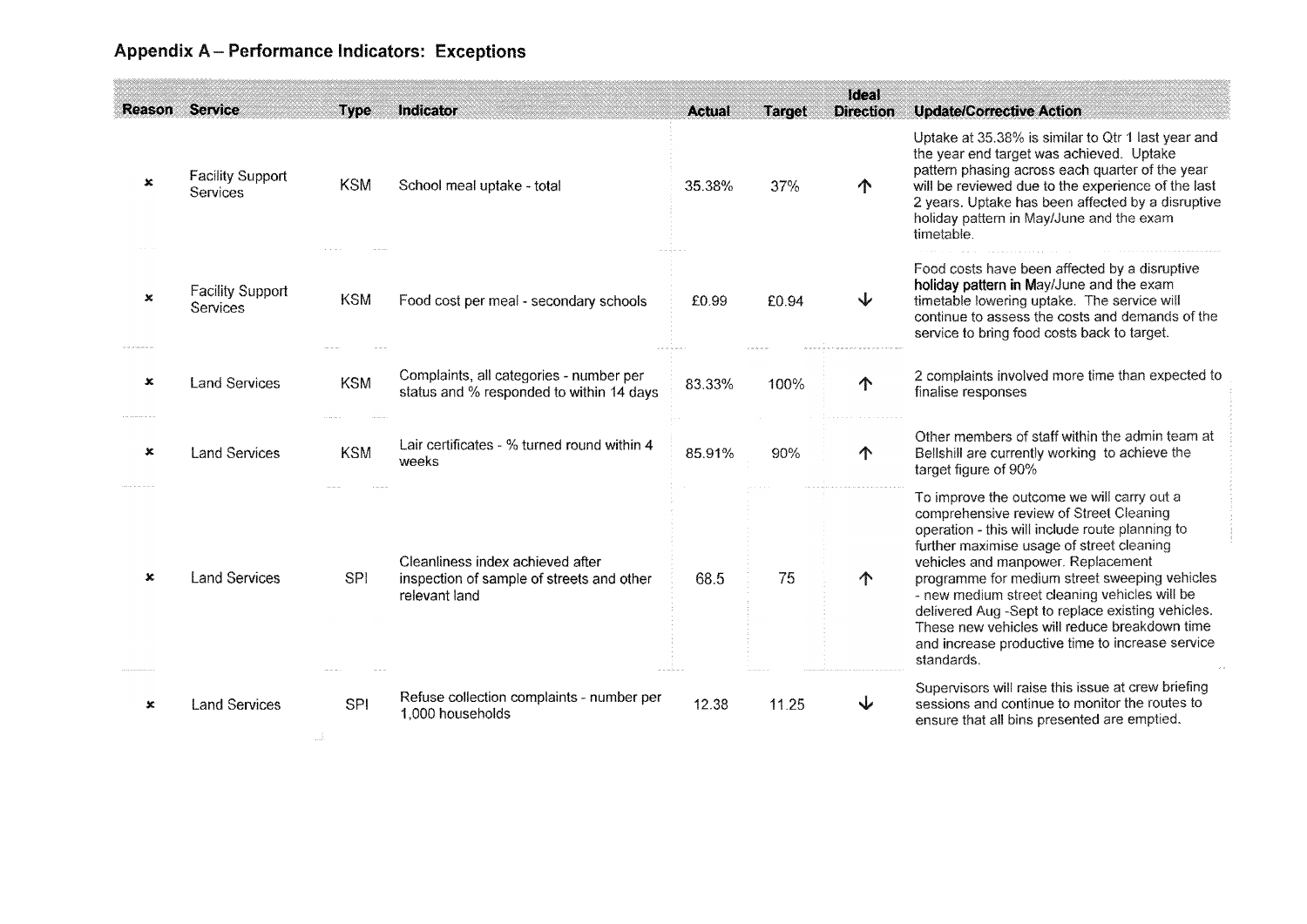| <b>Reason Service</b>     |                                            | Type       | Indicator                                                               | <b>Actual</b> | <b>Target</b>                      | Ideal<br><b>Direction</b> | <b>Update/Corrective Action</b>                                                                                                                                                                                                                                                                                                                                                                                                                                                                                                                                                               |
|---------------------------|--------------------------------------------|------------|-------------------------------------------------------------------------|---------------|------------------------------------|---------------------------|-----------------------------------------------------------------------------------------------------------------------------------------------------------------------------------------------------------------------------------------------------------------------------------------------------------------------------------------------------------------------------------------------------------------------------------------------------------------------------------------------------------------------------------------------------------------------------------------------|
| ×                         | <b>Protective Services</b>                 | <b>KSM</b> | To serve fixed penalty notices for dog<br>fouling offences              | 6             | 60<br>(15 <sub>per</sub> )<br>qtr) | ↑                         | Fixed Penalty Patrols remain high, reducing<br>penalty notices issues                                                                                                                                                                                                                                                                                                                                                                                                                                                                                                                         |
| $\boldsymbol{\mathsf{x}}$ | Regeneration and<br>Infrastructure         | <b>KSM</b> | Businesses, new - number supported by<br><b>NLC</b>                     | 127           | 147.5                              | ↑                         | This target measures the number of new<br>business start-ups supported through the<br><b>Business Gateway contract and Council Business</b><br>Support programmes since 1 April 2012. Given<br>the anticipated seasonal trends in business start-<br>ups, the majority of outcomes are typically<br>achieved in the last half of the year. The figures<br>are being closely monitored and discussed with<br>Business Gateway contractor. Marketing and<br>awareness raising continues at both local and<br>national levels and we expect the target to be<br>achieved by the end of the year. |
| $\pmb{\times}$            | Regeneration and<br>Infrastructure         | <b>KSM</b> | Commercial properties - % occupied                                      | 88.63%        | 93%                                | ↑                         | The addition of 24 new vacant units at Netherton<br>Industrial Estate, and high surrender rates of<br>units due the effects of the double dip recession<br>has impacted on this quarters occupancy levels.<br>Despite this Commercial Property are continuing<br>to be highly effective in letting units and expect<br>occupancy to remain close to the 90% level for<br>the foreseeable future, which is exceptional<br>performance in this climate                                                                                                                                          |
| ✓                         | <b>Facility Support</b><br><b>Services</b> | <b>KSM</b> | Catering, education school meals - %<br>customer satisfaction levels    | 98.53%        | 95%                                | ↑                         | This reflects the customers views on the excellent<br>service provided                                                                                                                                                                                                                                                                                                                                                                                                                                                                                                                        |
|                           | Planning and<br>Development                | <b>KSM</b> | Building warrants - release of building<br>warrants within 6 days       | 99.7%         | 80%                                | $\uparrow$                | Improvement due to new processes taking effect,<br>more settled staff structure and<br>targeting/monitoring performance has overturned<br>previous results                                                                                                                                                                                                                                                                                                                                                                                                                                    |
| √                         | Planning and<br>Development                | <b>KSM</b> | Building warrants - % requests responded<br>to within 10 days, low risk | 100%          | 95%                                | ↑                         | Improvement due to new processes taking effect,<br>more settled staff structure and<br>targeting/monitoring performance has overturned<br>previous poor results                                                                                                                                                                                                                                                                                                                                                                                                                               |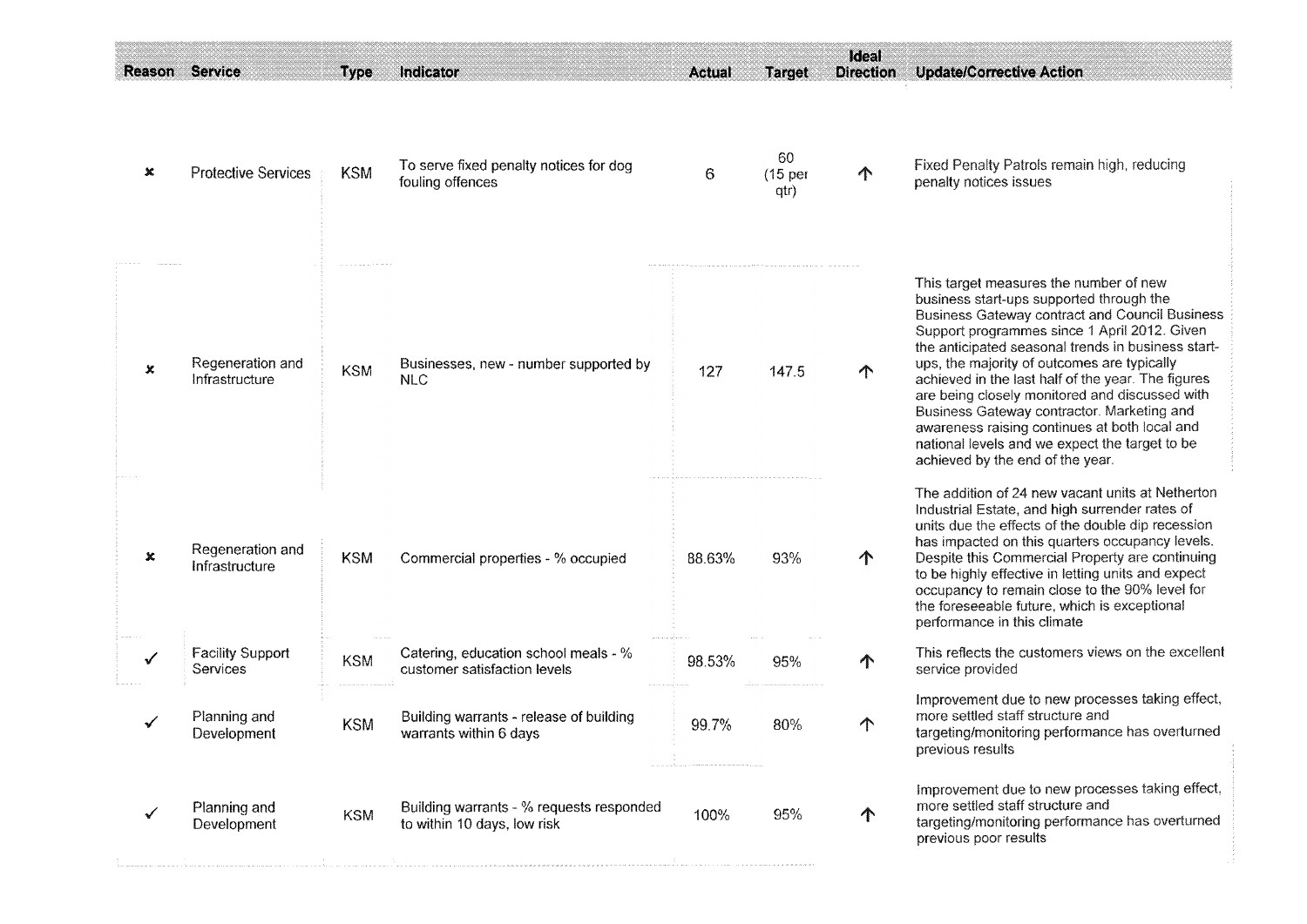|                       |                                    |                                   |                                                                                       |               |               | Ideal            |                                                                                                                                                                                                                                                                                                                                                                                                                                                                                                                                                                                                                                                                                                                                                                       |
|-----------------------|------------------------------------|-----------------------------------|---------------------------------------------------------------------------------------|---------------|---------------|------------------|-----------------------------------------------------------------------------------------------------------------------------------------------------------------------------------------------------------------------------------------------------------------------------------------------------------------------------------------------------------------------------------------------------------------------------------------------------------------------------------------------------------------------------------------------------------------------------------------------------------------------------------------------------------------------------------------------------------------------------------------------------------------------|
| <b>Reason Service</b> |                                    | Type                              | Indicator                                                                             | <b>Actual</b> | <b>Target</b> | <b>Direction</b> | <b>Update/Corrective Action</b>                                                                                                                                                                                                                                                                                                                                                                                                                                                                                                                                                                                                                                                                                                                                       |
|                       | Planning and<br>Development        | <b>KSM</b>                        | Building warrants - % requests responded<br>to within 20 days, high risk              | 100%          | 95%           | $\uparrow$       | Improvement due to new processes taking effect,<br>more settled staff structure and<br>targeting/monitoring performance has overturned<br>previous poor results                                                                                                                                                                                                                                                                                                                                                                                                                                                                                                                                                                                                       |
|                       | Planning and<br>Development        | <b>KSM</b>                        | Planning applications, percentage of major<br>applications dealt with within 4 months | 75%           | 65%           | ↑                | The relative small number of application skews<br>the percentage                                                                                                                                                                                                                                                                                                                                                                                                                                                                                                                                                                                                                                                                                                      |
|                       | Regeneration and<br>Infrastructure | <b>KSM</b><br>én nombreuse a anno | Businesses, existing - number supported<br>by NLC                                     | 196           | 170           | $\uparrow$       | This target measures the number of existing<br>businesses being supported through the<br><b>Business Gateway contract and Council Business</b><br>Support programmes since 1 April 2012. We are<br>continuing to see a high number of existing<br>businesses seeking support due to the current<br>economic climate and expect this trend to<br>continue. In addition, the Council has re-launched<br>its business support programmes which has also<br>positively effected the figures                                                                                                                                                                                                                                                                               |
| ✓                     | Regeneration and<br>Infrastructure | <b>KSM</b>                        | Employment - number of people<br>supported into employment by NLC                     | 366           | 275           | $\uparrow$       | This target measures the number of unemployed<br>people that the Service has supported into work<br>since 1st April 2012. The new Youth Investment<br>Programme involves the Service sourcing<br>vacancies in local companies that unemployed<br>residents can apply for. In the first quarter alone,<br>over 300 job vacancies were sourced. There is<br>normally a time lag of up to three or four weeks<br>before individuals successfully apply for and<br>achieve employment at one of these vacancies.<br>Therefore, while performance over the first<br>quarter is slightly below target, the level of<br>vacancies being sourced suggests that, by the<br>time of the second quarter, the Service will be on<br>back on track to achieve its profiled target. |